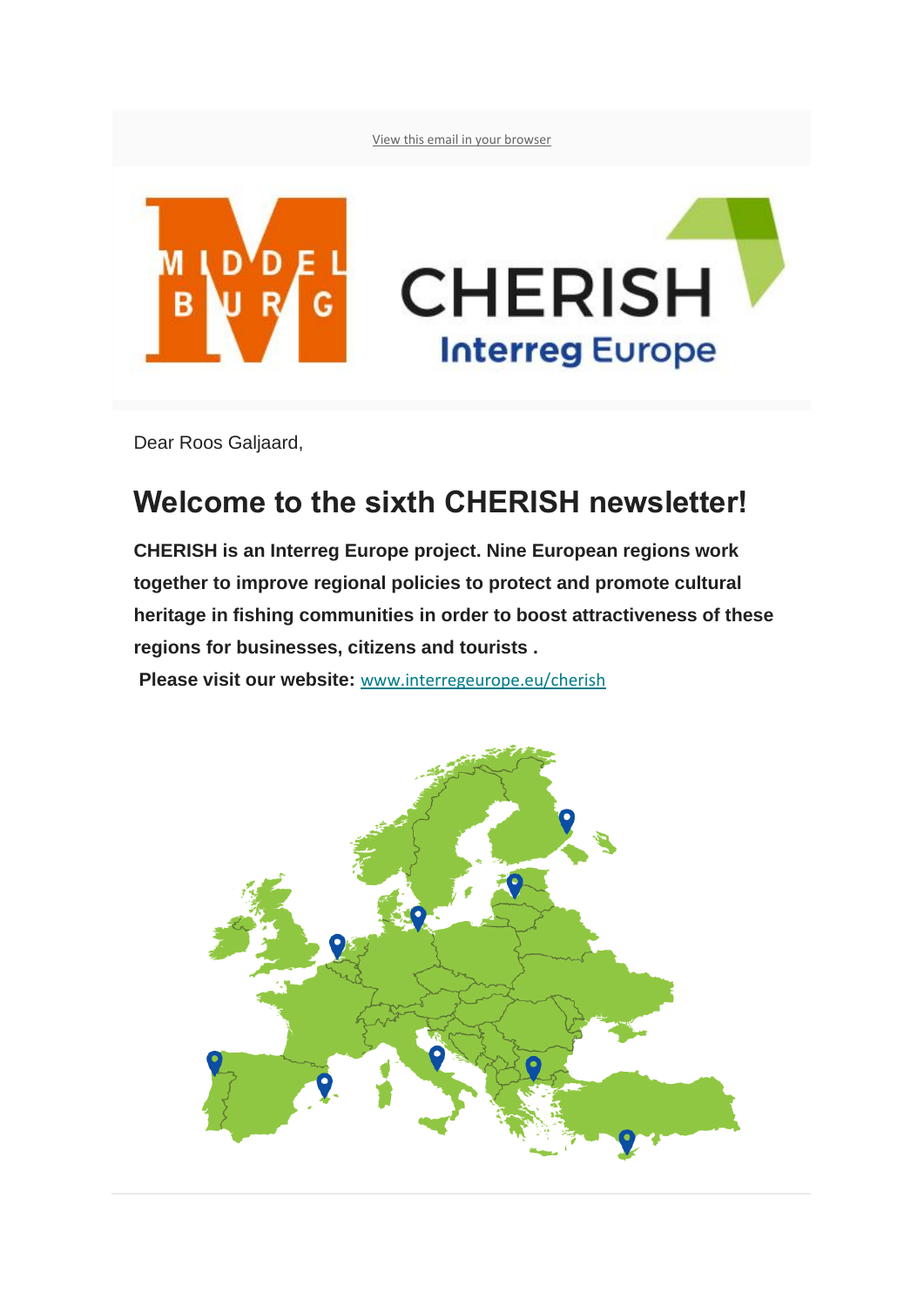## **Online event for Mallorcan Good Practices**

On the 27th and 28th April 2021, the Sustainability and Environment Department of Consell de Mallorca organised an online event gathering all CHERISH partners to assess three good practices:

- The **[participatory process of the creation of the Maritime Museum](https://interregeurope.us19.list-manage.com/track/click?u=fbd79a58c08324c29154436a5&id=7144359f9b&e=7af234d394)  [of Mallorca](https://interregeurope.us19.list-manage.com/track/click?u=fbd79a58c08324c29154436a5&id=7144359f9b&e=7af234d394)**, a working method that encourages and promotes dialogue with stakeholders and society.
- The **[GÀLIBS project](https://interregeurope.us19.list-manage.com/track/click?u=fbd79a58c08324c29154436a5&id=79b466fd9e&e=7af234d394)** is focused on the conservation and protection of the richness of the trade of Mallorca shipbuilders.
- The third good practice concerns drafting and implementing **a Decalogue of Good Practices on the Sea in Mallorca**. It is a discussion paper about maritime culture in Mallorca to promote values and actions for enhancing the relationship between society and the sea. check [this great video](https://interregeurope.us19.list-manage.com/track/click?u=fbd79a58c08324c29154436a5&id=82ef6dff9c&e=7af234d394)!

#### Read more [here](https://interregeurope.us19.list-manage.com/track/click?u=fbd79a58c08324c29154436a5&id=35d178fef5&e=7af234d394)

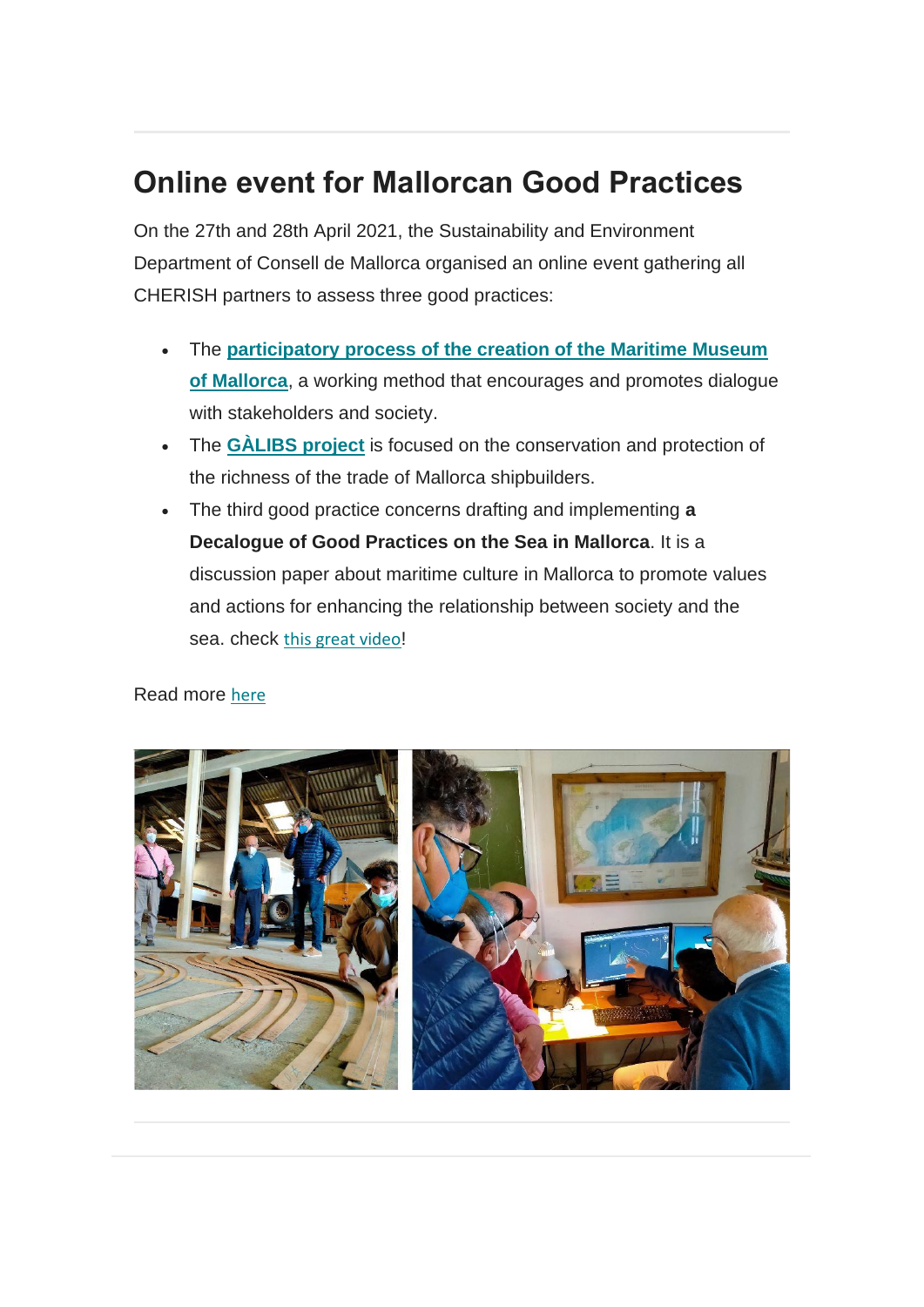## **CHERISH photo exhibition now in Mallorca**

Sustainability and Environment Department at Consell de Mallorca hosts the CHERISH photo exhibition **Fishing Communities' Heritage** in Mallorca island as part of the events that take place all over Europe to celebrate **European Maritime Day 2021**. Consell de Mallorca's representatives and CHERISH stakeholders officially opened the exhibition at the Maritime Museum of Sóller on the 21st of May. It will be open until the 13th of June and then move on to the municipality of Kavala, Greece -another CHERISH partner. Read more [here](https://interregeurope.us19.list-manage.com/track/click?u=fbd79a58c08324c29154436a5&id=61b524a91f&e=7af234d394).

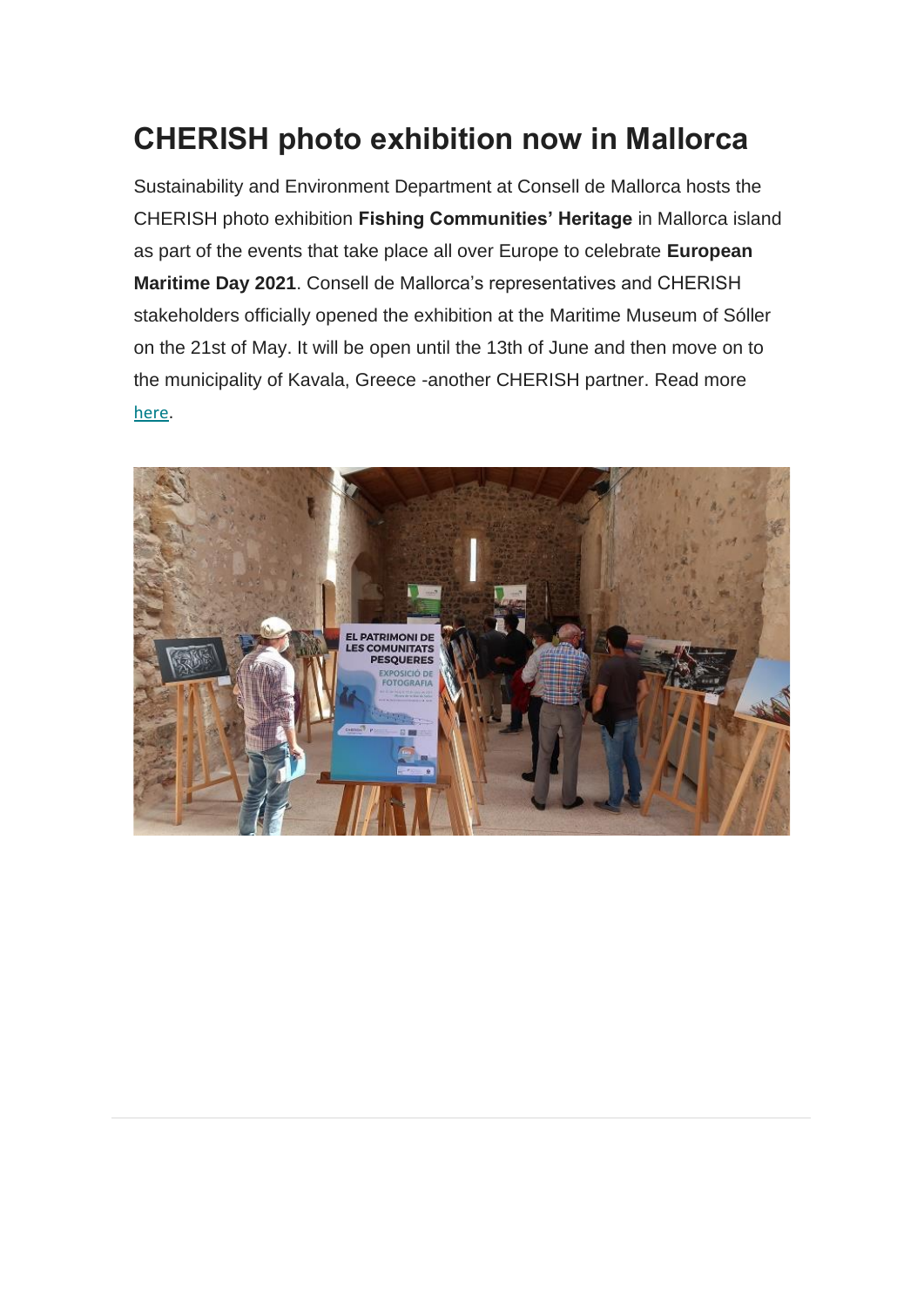# **Coastal municipality runs Local History Museum in fisherman's family house**

The success story of Carnikava Local History Centre in Latvia is based on the fact that the centre is multifunctional. Besides historic research and organising historic expositions, it also involves tourism promotion and cultural activities, it is democratic and brings together different groups of the society and fishing community in educational and cultural activities.

**[Click here to read more about this good practice](https://interregeurope.us19.list-manage.com/track/click?u=fbd79a58c08324c29154436a5&id=a6033655e6&e=7af234d394)**



# **Stakeholder involvement in pandemic times**

How do you work with stakeholders during lockdown and social distancing? While many CHERISH project partners were able to switch to the computer and meet online, there are stakeholders who do not have the opportunity to do so. Reasons for this are various like a lack of knowledge and equipment, poor internet connections or cultural and religious reservations. The CHERISH partners spared no effort and got creative in order to continue to involve the concerned interest groups and to make their voices heard. Respecting local restrictions, they organized bilateral meetings in- or outside, contacted the stakeholders on the phone or even organized hybrid stakeholder meetings with part of them present and part virtually connected. Read more [here](https://interregeurope.us19.list-manage.com/track/click?u=fbd79a58c08324c29154436a5&id=544e7efc78&e=7af234d394).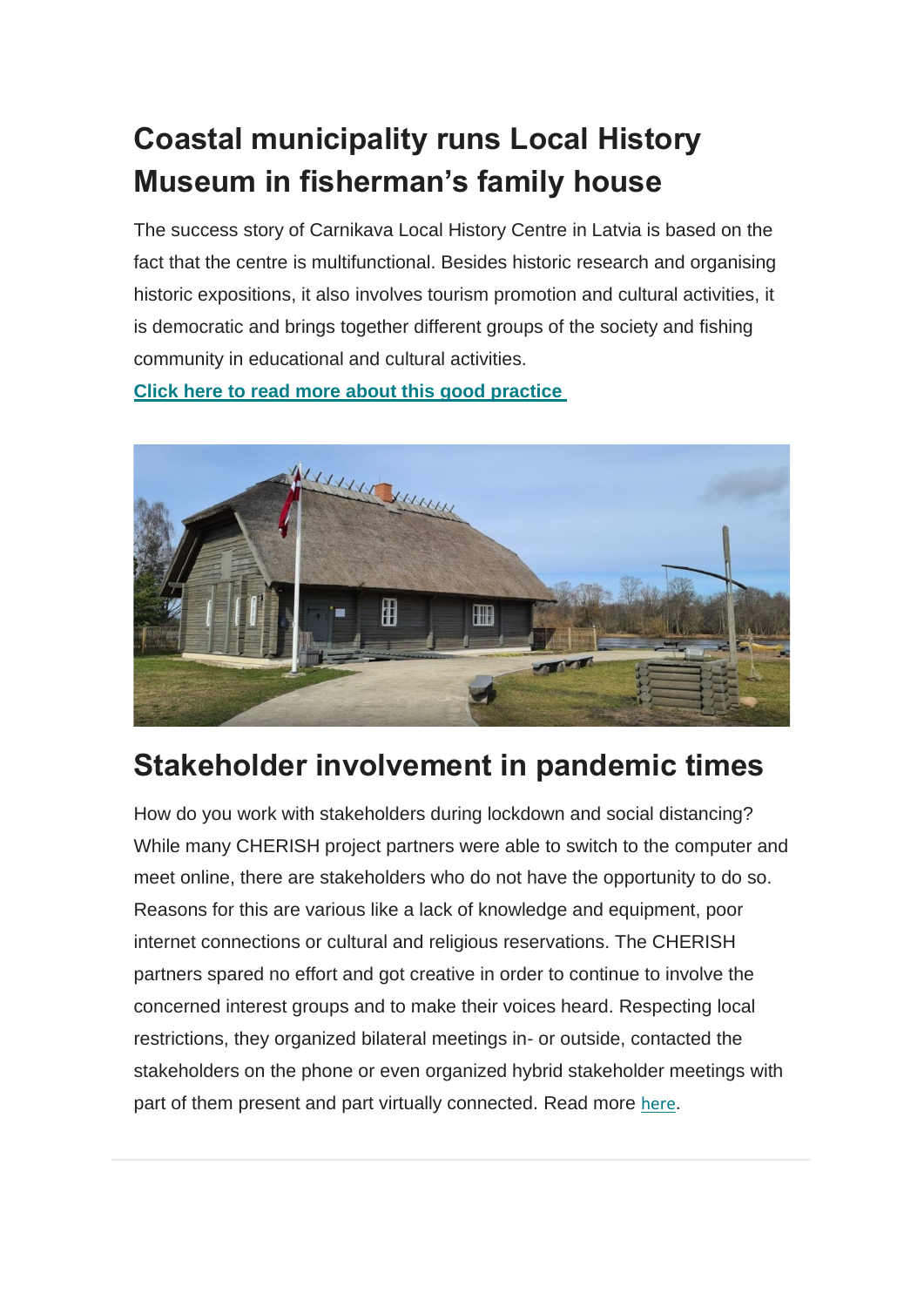# **Traditional Ecological Knowledge (TEK)**

Despite the difficulties caused by the pandemic [Snowchange](https://interregeurope.us19.list-manage.com/track/click?u=fbd79a58c08324c29154436a5&id=847ec9d716&e=7af234d394) is excited and proud to inform that the TEK work is progressing well. Also, that final TEK outcomes are presented by CHERISH partners! The work in Zeeland, the Netherlands focuses on living TEK in the region practiced by selected professional fishers. The reduction in the numbers of young fishers coming to the sector, combined with potential closure of the remaining fishing educational institution in Zeeland, increases the difficulty of passing on the traditions and old ways of fishing to the next generation.

Furthermore, **Kavala** studies elements of tangible and intangible cultural heritage of fishing communities in the **Nestos Delta Lagoon**, which is a part of the East Macedonia and Thrace National Park complex.

**Riga Planning Region** has selected lamprey catching and cooking as a focus of its traditional ecological knowledge work. At present, the information, data and visual material are being collected and systematized. As a result of the activity, detailed description with photos, graphs and maps are being created. Documenting detailed knowledge of skills and tools related to lamprey catching is one of the goals. Few video testimonies are available about lamprey catching TEK, thus recording of concrete practices, e.g. placing wires, etc. is necessary. You can find all TEK reports [here](https://interregeurope.us19.list-manage.com/track/click?u=fbd79a58c08324c29154436a5&id=b12893a5b0&e=7af234d394).

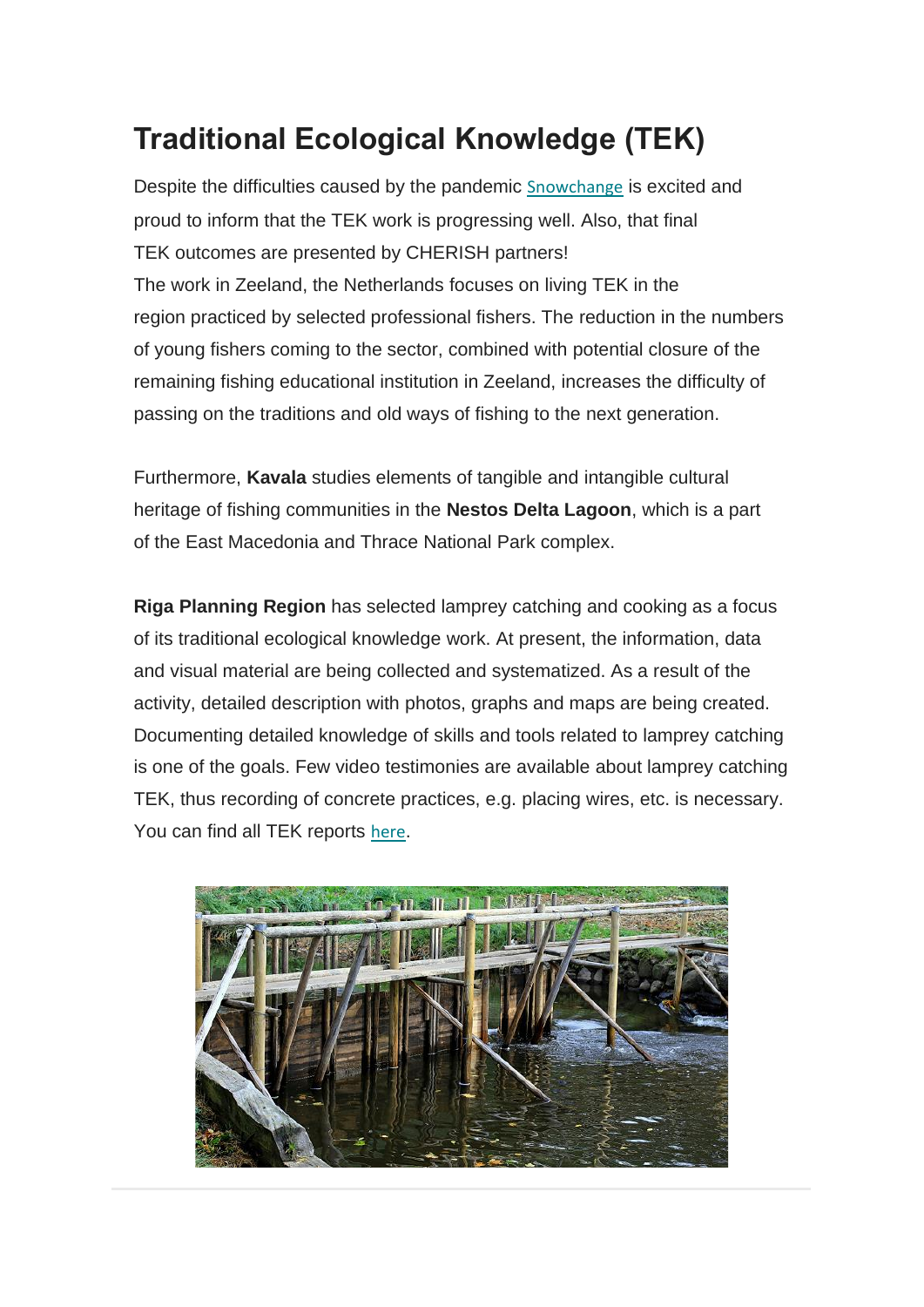## **Pre-announcement!**

We have planned the next Interregional Learning and Exchange of Experience Event to take place in Mallorca in October 2021. We have good hopes it will take place as a physical event. Find more info [here](https://interregeurope.us19.list-manage.com/track/click?u=fbd79a58c08324c29154436a5&id=0d7c5af1ee&e=7af234d394). If you like to join, please send an email to Roos Galjaard: [galjaard@pau.nl](mailto:galjaard@pau.nl).



**Photo: Angel Vicente**

### Have you ever explored our [YouTube Channel](https://interregeurope.us19.list-manage.com/track/click?u=fbd79a58c08324c29154436a5&id=0c6a44df5f&e=7af234d394)**?**

If you are interested in joining in our events, please contact the international project manager Roos Galjaard: [galjaard@pau.nl](mailto:galjaard@pau.nl).

STAY SAFE, STAY HEALTHY!



*Copyright © 2021 CHERISH, All rights reserved.* You are receiving this email because you opted in via our CHERISH website.

**Our mailing address is:**